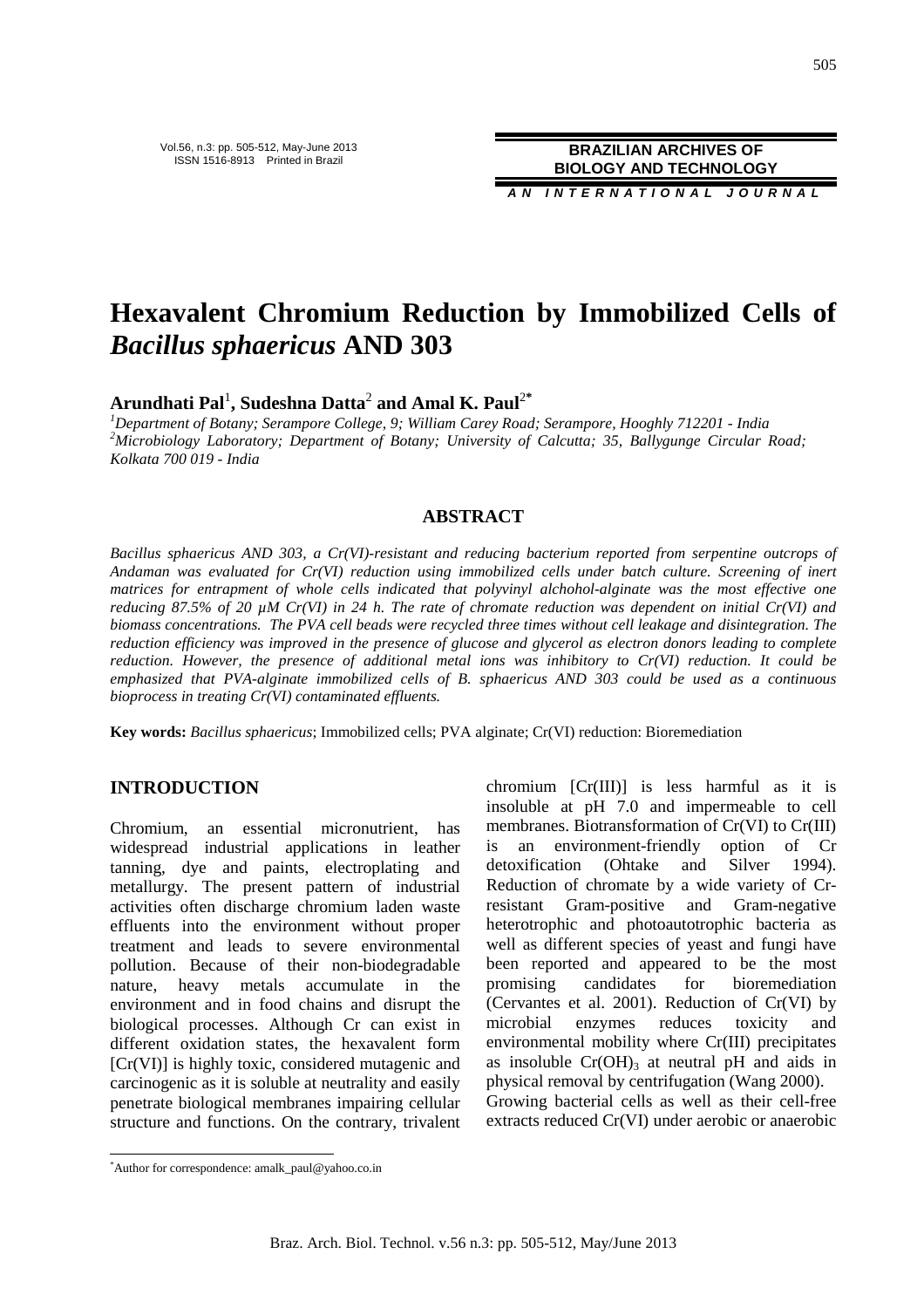condition or both. While aerobic chromate reduction by bacteria is associated with soluble cellular proteins utilizing endogenous electron reserves or NADH as the electron donor (Park et al. 2000; Pal et al. 2005), anaerobic reduction is membrane bound where Cr(VI) serves as the terminal electron acceptor through respiratory chains involving cytochromes (Ohtake et al. 1990; Shen and Wang 1994). Bacterial cells and enzymes immobilized in different polymer matrices such as agar-agar, agarose, polyacrylamide, calcium alginate, diatomite, polyvinyl alcohol, etc. have been used for Cr reduction and proved to be effective. These immobilized cells being more stable, can be reused and are easy to regenerate with easier solid-liquid separation (Humphries et al*.* 2005; Elangovan et al*.* 2010). Under immobilized conditions, cells are protected against the excessive toxic action of high chromate concentration and thereby improve the cellular activities compared with free cells. Cr(VI) reduction by the immobilized cells have been used in different systems such as packed bed biofilm reactor, membrane bioreactor or column bioreactors operating under batch, continuous or stirred mode (Tucker et al.1998; Pattanapipitpaisal et al*.* 2001; Cordoba et al*.* 2008).

In our previous study, we have reported a Cr(VI) resistant and reducing bacterium, *Bacillus sphaericus* AND 303 (MTCC 6512) from serpentine outcrops of Andaman, India and have also enumerated chromate reduction studies during the growth, with viable free whole cells and using cell-free extracts (Pal and Paul 2004; Pal et al. 2005). The present study reports on the reduction of Cr(VI) by the immobilized cells of *B. sphaericus* AND 303 and influence of environmental conditions on chromate reduction.

# **MATERIALS AND METHODS**

## **Bacterial strain and culture conditions**

The Cr(VI)-resistant and reducing bacterial isolate *Bacillus sphaericus* AND 303 (MTCC 6512) was obtained from the Microbiology Laboratory Culture Collection, Department of Botany, University of Calcutta, Kolkata and used throughout this study. The bacterium was previously isolated from serpentine outcrops of Andaman, India (Pal and Paul 2004). It was grown on slopes of Tryptic Soy Agar (Himedia, India) (containing casein hydrolysate 17.0 g; peptic

digest of soyabean 3.0 g; NaCl 5.0 g and  $K_2HPO_4$ 2.5 g in 1000 mL distilled water) at 32°C for 24 h and maintained with repeated sub-culturing at four weeks interval.

## **Preparation of biomass for immobilization**

For the immobilization of cells, *B. sphaericus*  AND 303 was grown in 250 ml Erlenmeyer flask containing 50 ml nutrient broth at 32°C under shaking condition (120 rpm) till mid-log phase (18 h). Cells were harvested aseptically by centrifugation (10, 000 g) at 4°C for 10 min, washed thoroughly with sterile normal saline and re-suspended in the normal saline before being used for immobilization.

# **Preparation of immobilized cells**

Polyvinyl alginate (PVA), polyvinyl borate (PVB), calcium alginate (CA), agarose (Sigma Aldrich) and agar-agar (Qualigens) were evaluated for biomass immobilization following the procedure as described by Pattanapipitpaisal et al. (2001) and Wu and Wisecarver (1992).

Polyvinyl alcohol (1.0 g) and sodium alginate (0.16 g) were mixed in 19 ml of distilled water and heated  $(60^{\circ}C)$  for complete dissolution of PVA. The solution was sterilized and cooled prior to the addition of freshly prepared cell suspension (0.75 g fresh weight of biomass.). The immobilized cell beads were prepared by extruding the mixture as drops using a sterile 5 ml pipette into 200 ml of chilled CaCl<sub>2</sub>, 2H<sub>2</sub>O (2 % w/v) solution and kept overnight for hardening at  $4^{\circ}$ C. For the preparation of PVA borate beads, the extrusion was performed into an immobilizing phase containing chilled saturated boric acid and  $2\%$  (w/v) CaCl<sub>2</sub>, 2H<sub>2</sub>O.

Calcium alginate beads were prepared by mixing 0.4 g sodium alginate in 19 ml distilled water, sterilized and cooled. Cells (0.75 g fresh weight) were added to the sterilized alginate solution and beads were prepared by extruding the mixture into chilled solution of CaCl<sub>2</sub>,  $2H_2O$  (200 mM) and kept overnight at  $4^{\circ}$ C for hardening. Spherical gelbeads were formed without agglomeration and exhibited rubber like properties.

Agar-agar and agarose entrapment of cells was carried out following the methods of Nilsson et al. (1983) and Manolov et al. (1995). Samples (19 ml) of polymer solutions (2 % agar-agar and 4 % agarose) were mixed with 0.75 g wet biomass at 45ºC and extruded into an oil phase (paraffin oil). The beads were hardened by cooling the mixture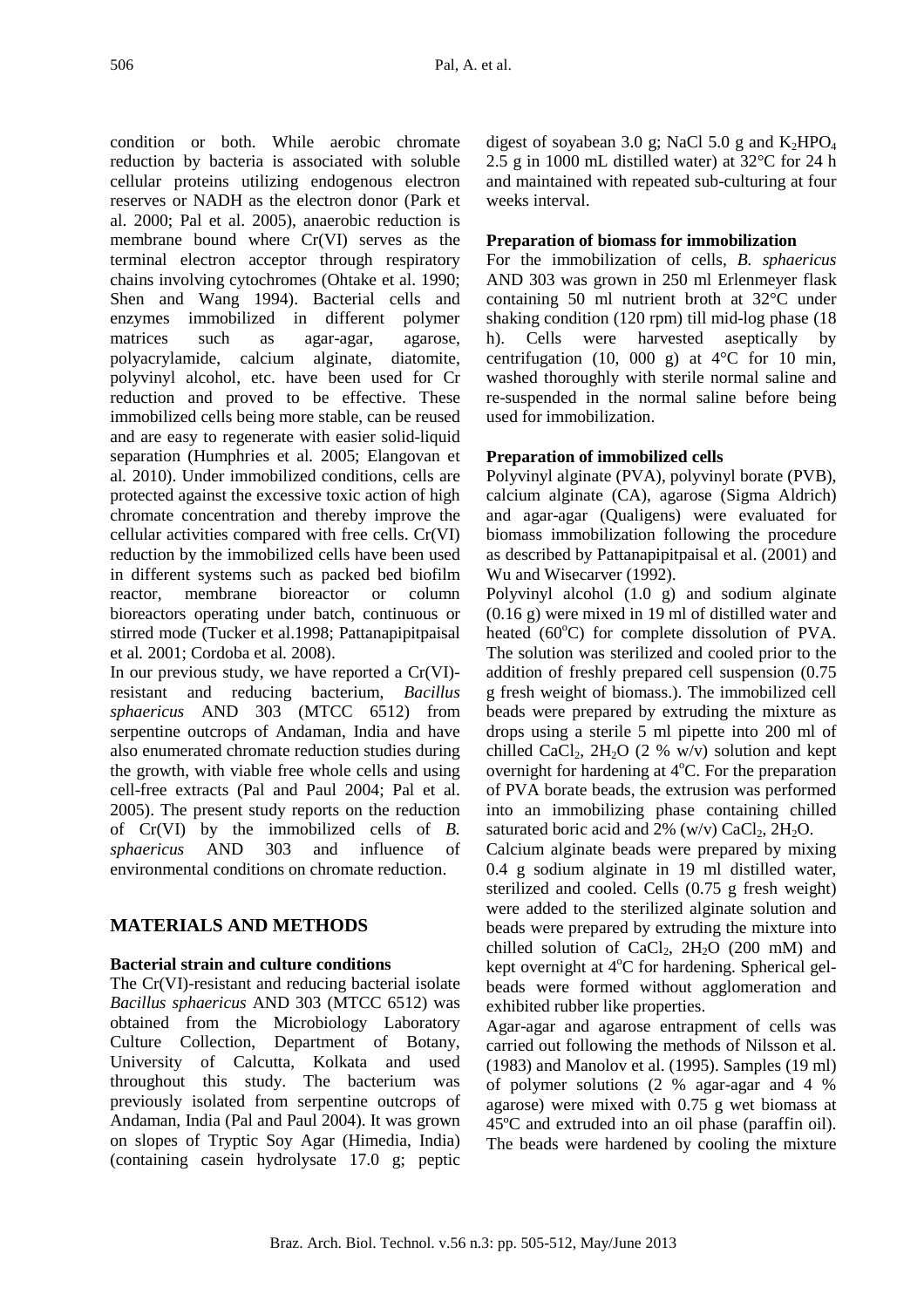on ice bath for 18 h under continuous stirring and later removed to aqueous phase.

## **Cr(VI) reduction studies**

Cells immobilized in PVA, PVB, CA, agarose and agar-agar beads were tested for Cr(VI) reduction in batch experiments following the procedure of Humphries et al. (2005). The beads were washed three times with sterile distilled water and added aseptically to 100 ml of Erlenmeyer flask containing 10 ml of mineral salts broth supplemented with 20  $\mu$ M Cr(VI) and 0.1 % glucose as electron donor. The assay was initiated by the addition of 10 beads per flasks. Beads without cells and immobilized heat killed cells were used as control. The flasks were incubated under shaking conditions (120 rpm) at 32°C and samples were withdrawn at regular interval for the determination of residual Cr(VI) following diphenyl carbazide method (Snell and Snell 1959). All the experiments were performed in triplicates and results represented the mean ± standard error.

## **RESULTS AND DISCUSSION**

**Cr(VI) reduction by free and immobilized cells**  Chromate reduction by *B. sphaericus* AND 303 as free and PVA immobilized cells were compared under batch culture. As shown in Figure 1, in case of free cells, 14.3  $\mu$ M of 20  $\mu$ M Cr(VI) was reduced (>70 %) in 24 h while immobilized cells in PVA-alginate beads showed better chromate reduction efficiency (> 85 %) under similar conditions. As expected, the immobilized heat killed cells could not reduce Cr(VI) throughout the experiment.

Five inert matrices, *viz.* PVA-alginate, Ca-alginate, PVA-borate, agarose and agar-agar were screened for the immobilization of *B. sphaericus* cells and their performance with respect to chromate reduction, bead integrity and leaching of cells from the beads were recorded. Results as shown in Table 1 revealed that PVA-alginate immoblilized cells reduced 87.5 % of 20 µM Cr(VI) after 24 h of incubation, but complete reduction of Cr(VI) could not be achieved by *B. sphaericus* cells in any of the matrices tested. Agar-agar, agarose and PVA-borate were inefficient for the immobilization since these beads were unstable and disintegrated within 18-24 h of incubation. Although Ca-alginate beads retained significant Cr(VI) reduction ability, cells started leaching out after 24 h and beads could not be reused. PVAalginate beads was the most suitable one in terms of their integrity as well as efficiency of chromate reduction, hence were selected for subsequent studies. PVA-alginate was also proved to be effective immobilizing agent for Cr(VI) reduction by *Streptomyces griseus* (Poopal and Laxman 2008) and *Microbacterium liquefaciens* (Pattanapipitpaisal et al. 2001).



**Figure 1** - Chromate reduction by free and immobilized cells of *Bacillus sphaericus* AND 303.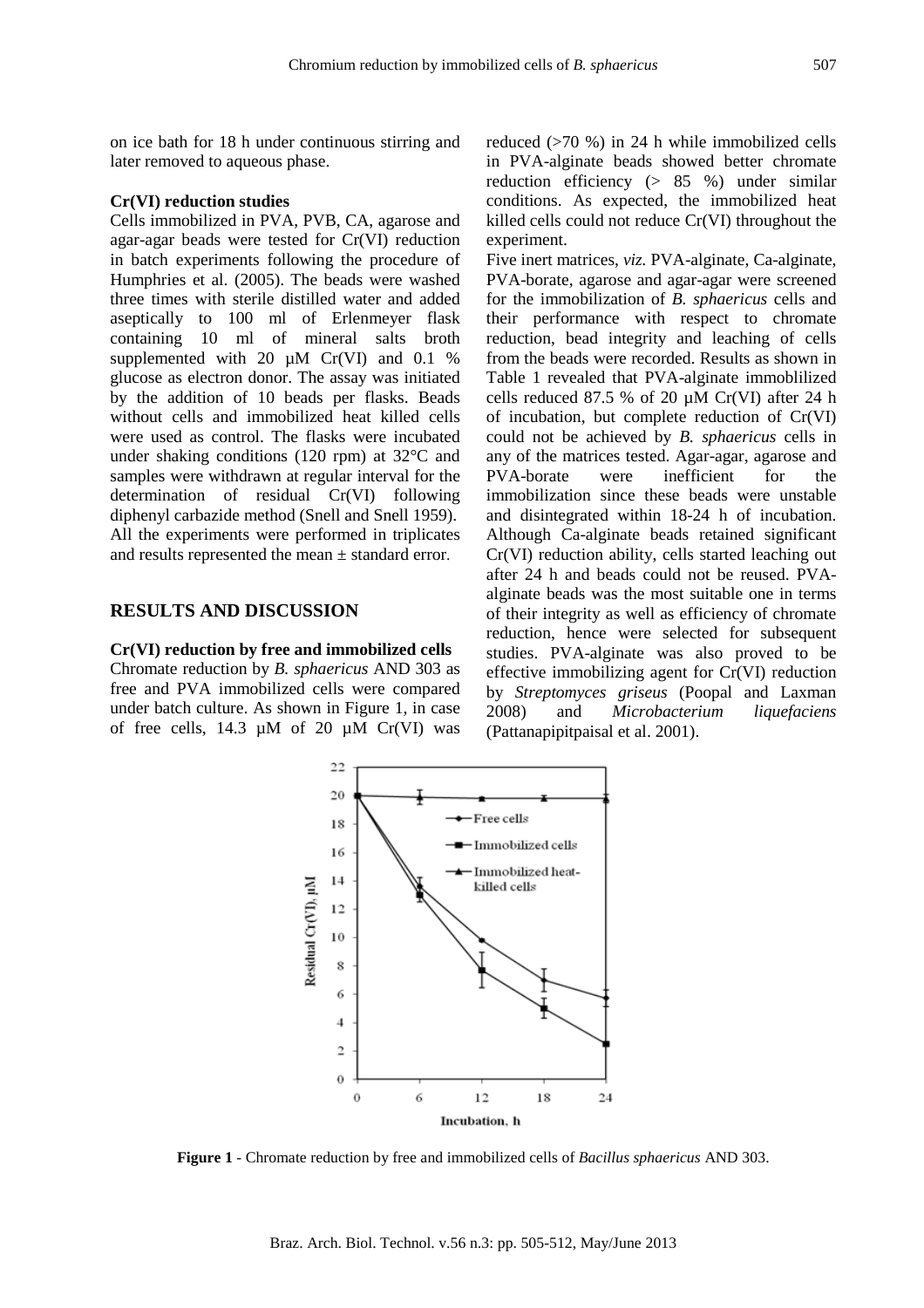| Immobilization |                |                | $Cr(VI)$ , $\mu M$ |                | Cr(VI)         |                                      |  |
|----------------|----------------|----------------|--------------------|----------------|----------------|--------------------------------------|--|
| matrix         | <b>Initial</b> |                | <b>Residual</b>    |                | reduction,     | <b>Bead integrity / Cell leakage</b> |  |
|                | (0 h)          | 6 h            | 18 h               | 24h            | % (24 h)       |                                      |  |
| PVA-alginate   | 20.0           | $13.6 \pm 0.5$ | $5.0 \pm 0.7$      | $2.5 \pm 0.1$  | $87.5 \pm 7.2$ | Retained, no cell leakage            |  |
| Ca-alginate    | 19.8           | $13.8 + 0.2$   | $8.1 \pm 0.3$      | $4.8 \pm 0.2$  | $75.0 \pm 5.0$ | Retained, cell leakage after 24 h    |  |
| PVA-borate     | 20.0           | $14.9 \pm 0.3$ | $12.0 \pm 0.2$     | $8.1 \pm 0.2$  | $59.5 \pm 3.6$ | Partial disintegration in 24 h       |  |
| Agarose        | <b>20.0</b>    | $16.5 \pm 1.1$ | $15.2 \pm 0.1$     | $14.0 \pm 1.2$ | $30.0 \pm 5.5$ | Disintegrated in 6 h                 |  |
| Agar-agar      | 19.9           | $18.2 \pm 0.2$ | $16.8 \pm 1.5$     | $15.6 \pm 0.8$ | $21.5 \pm 2.6$ | Disintegrated within 24 h            |  |

**Table 1** - Screening of various immobilizing matrices on Cr(VI) reduction by cells of *Bacillus sphaericus* AND 303.

 $Cr(VI)$  reduction was assayed in minimal salt medium. Results represent mean of triplicate experiments  $\pm$  SE.

#### **Effect of initial Cr(VI) concentration**

Cr(VI) reduction efficiency of the immobilized cells was tested over a concentration range of 10-  $50 \mu M$  of Cr(VI). Reduction efficiency was higher with low levels of initial chromate but slowed down with increase in metal concentration (Fig 2). The PVA-alginate beads were effectively reused till 3rd cycle with certain degree of decline in reduction efficiency after every cycle. At low Cr(VI) concentration (10µM), fresh beads reduced more than 95% chromate in 24 h, while the reduction efficiency of the same beads declined to 62.5 % during the  $3<sup>rd</sup>$  cycle. A visible discoloration of the medium from yellow to colorless was accompanied with significant change in color of the recycled beads from white to grey. Such changes in color of the beads was possibly due to the precipitation of reduced Cr(III) leading to decrease in permeability of the hexavalent chromium to cells entrapped in the matrix, thereby lowering the reduction rate. This corroborated the findings of Ganguli and Tripathi (2002) who demonstrated that low levels of chromate reduction by *Pseudomonas aeruginosa* A2Chr was due to the inhibitory effects of high initial Cr(VI) concentration on cellular metabolism.



**Figure 2** - Effect of chromate concentration on Cr(VI) reduction by *Bacillus sphaericus* AND 303 cells immobilized in PVA-alginate. Cr(VI) reduction was assayed after 24 h interval, cell beads were washed twice with sterile distilled water and reused for the next cycle.

#### **Effect of cell density**

Chromate reduction increased with increase in cell concentration in the PVA-alginate matrix (Fig 3). Complete reduction of initial 20 µM Cr (VI) was achieved in 24 h with a cell density of  $10^{10}$ 

cells/ml. On the contrary, 90 and 60% reduction was accomplished at cell concentrations of  $10<sup>9</sup>$  and 10<sup>8</sup> cells/ml, respectively after 24 h incubation. This general trend of enhanced chromate reduction with increase in cell density in the matrices was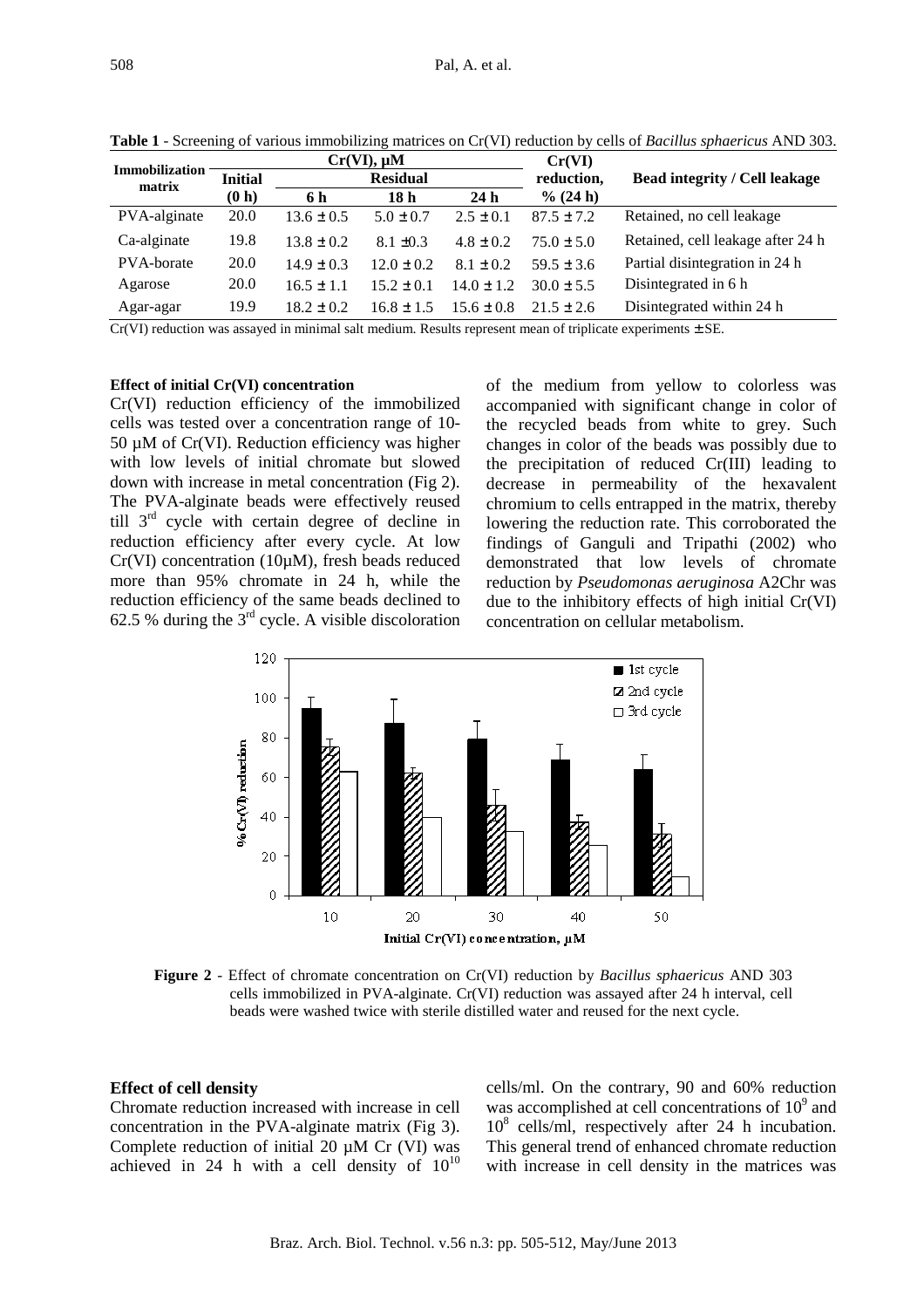evident with the cells of *B. coagulans* (Philip et al. 1999) and *Microbacterium* sp. (Humphries et al. 2005) immobilized in polyacrylamide and PVA alginate respectively.



**Figure 3** - Effect of cell concentration on chromate reduction by PVA-alginate bound cells of *Bacillus sphaericus* AND 303.

#### **Effect of electron donor**

The supply of a suitable electron donor, including low-molecular weight carbohydrates, amino acids, fatty acids, NADH, etc. is critical for enhancement of biological reduction of chromate (Wang and Shen 1995). Electron donors such as glucose, lactate, NADH, etc. stimulate bacterial cells by increasing the concentration of hydrogen ions, which prevents the migration and toxicity of chromate ions. Moreover, exogenous electron donors are known to increase the bioavailable hydrogen for microbial use which results in a greater extent of Cr(VI) reduction (Marsh and McInernay, 2001). The effect of various electron donors such as glucose, glycerol, NADH, yeast extract, tryptone, glycine, acetate and propionate (0.1% w/v) on Cr(VI) reduction by PVAimmobilized cells was evaluated at a Cr(VI) concentration of 20 µM. Results illustrated in Table 2 showed that amongst the electron donors tested, glycerol was the most efficient one, followed by glucose. Moreover, the rate of Cr reduction was improved by increasing the concentrations of both glucose as well as glycerol and at 0.5% (w/v) level complete reduction was achieved in 24 and 18 h, respectively (Fig. 4).

**Table 2** - Effect of electron donor on Cr(VI) reduction by PVA immobilized cells of *Bacillus sphaericus* AND 303.

|                          |         | $Cr(VI)$ , $\mu M$ | $Cr(VI)$ reduction, % |  |
|--------------------------|---------|--------------------|-----------------------|--|
| Electron Donor $(0.1\%)$ | Initial | Final              |                       |  |
| Glucose                  | 20      | $2.7 \pm 0.2$      | $86.5 \pm 7.6$        |  |
| Glycerol                 | 20      | $2.2 \pm 0.1$      | $89.0 \pm 6.1$        |  |
| <b>NADH</b>              | 20      | $4.3 \pm 0.1$      | $78.5 \pm 3.6$        |  |
| <b>Yeast Extract</b>     | 20      | $5.6 \pm 0.6$      | $72.0 \pm 1.5$        |  |
| Tryptone                 | 20      | $9.2 \pm 0.5$      | $54.0 \pm 1.2$        |  |
| Glycine                  | 20      | $10.8 \pm 1.1$     | $46.0 \pm 1.3$        |  |
| Na-acetate               | 20      | $15.3 \pm 0.8$     | $22.5 \pm 0.8$        |  |
| Na-propionate            | 20      | $16.5 \pm 0.5$     | $17.5 \pm 0.7$        |  |

Experiment was conducted in minimal salt medium and Cr(VI) was assayed at 24 h interval. Results represent mean of triplicate experiments ± SE.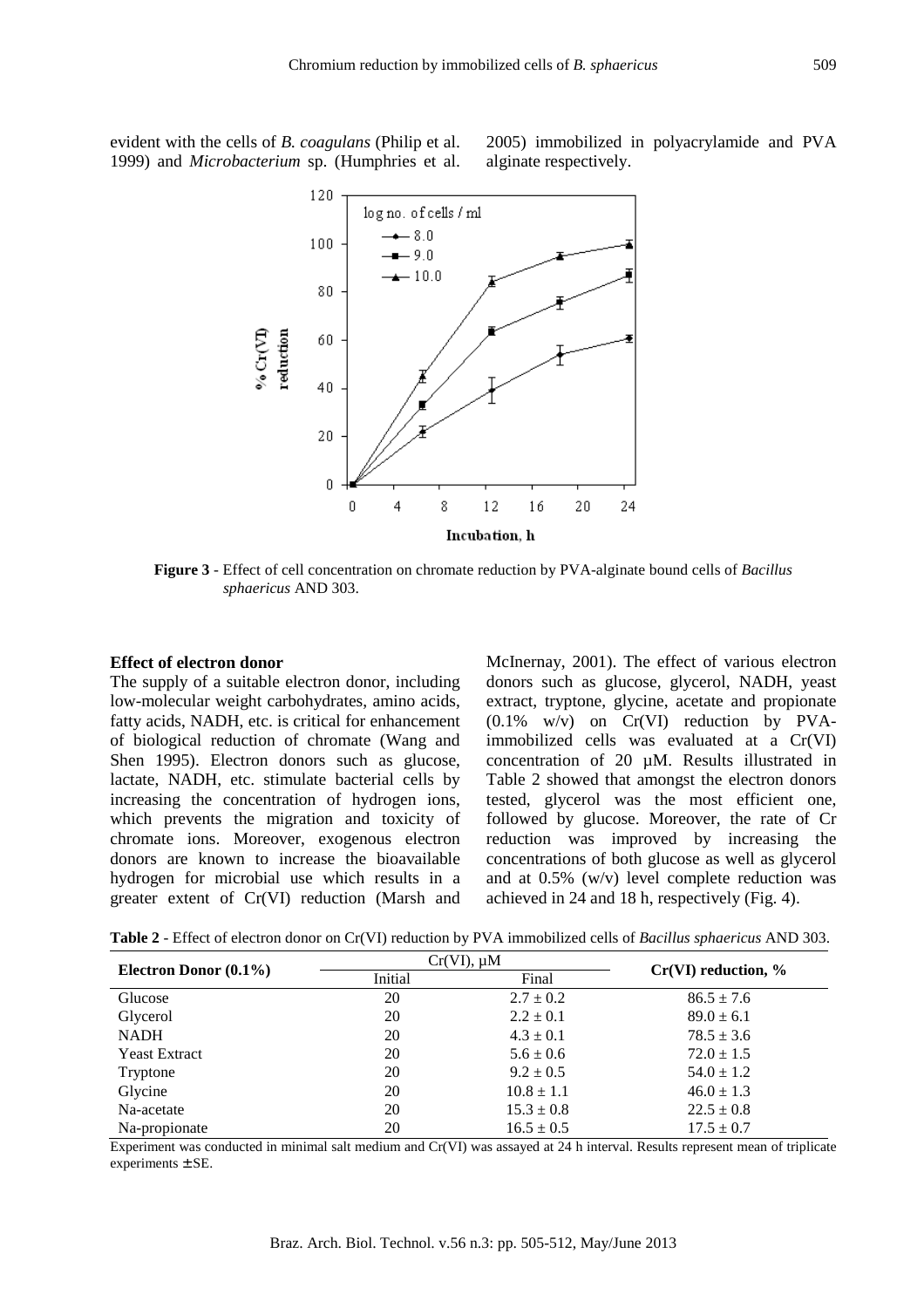

**Figure 4 -** Effect of glucose (A) and glycerol (B) concentration on Cr(VI) reduction by PVA-alginate immobilized cells of *Bacillus sphaericus* AND 303. Reduction experiments were conducted in minimal broth using an initial  $Cr(VI)$  concentration of 20  $\mu$ M supplemented with 0.1 % ( $\bullet$ -), 0.2 % ( $\bullet$ ), 0.5 % ( $\bullet$ ) and 1.0 % ( $\bullet$ -) (w v) of glucose and glycerol as electron donors. Residual Cr(VI) was estimated at 6 h interval following diphenyl carbazide method.

Significant increase in the rate of Cr(VI) reduction by the addition of an exogenous electron donor such as glucose or glycerol has been observed in several Cr(VI) reducing bacteria such as *Enterobacter cloacae* (Ohtake et al. 1990), *Arthrobacter rhombi* (Elangovan et al. 2010)*, Pseudomonas aeruginosa* (Ganguli et al. 2002), *Bacillus stearothermophilus* (Manolov et al. 1995), etc.

#### **Effect of other heavy metals**

The influence of metal ions such as Ni(II), Cd(II), Co(II), Cu(II) (as chloride salts) and Pb(II) (as nitrate) on the reduction of Cr(VI) was studied using glucose as electron donor. The presence of each of these metals along with Cr(VI) at equimolar concentration in the reaction mixture inhibited the chromate reduction process significantly. The degree of inhibition was recorded as follows:  $Ni(II) > Cd(II) > Pb(II) >$  $Co(II) > Cu(II)$  (Table 3). Copper was least inhibitory and immobilized cells of AND 303 reduced  $> 60\%$  of 20  $\mu$ M Cr(VI) in 24 h. Likewise, Hg(II) or Ag(II) strongly inhibited Cr(VI) reduction in *Escherichia coli* ATCC 33456 (Bae et. al. 2000). However, reductase activity in *Enterobactor cloacae* (Wang et. al. 1990) was completely blocked by  $Ag(II)$  and  $Hg(II)$ . Such inhibitory effects could be attributed to the interference of these metal ions with the uptake of Cr(VI) by the bacterial cell and/or other metabolic functions, which eventually inhibited chromate reductase activity (Ohtake and Silver 1994).

#### **Reuse of beads under optimized condition**

Under the optimized conditions, using an initial 20  $\mu$ M Cr(VI); 0.5% (w/v) glycerol and a cell concentration of  $10^{10}$  cells/ml, PVA-alginate immobilized cells of *B. sphaericus* AND 303 could be used up to three cycles with restoration of complete reduction ability in first two cycles (Fig. 5). In the first cycle, the available chromate was completely reduced in 18 h, while the same took 24 h for reducing the similar amount of chromate in the  $2<sup>nd</sup>$  cycle. It was interesting to note that under the optimized conditions, a 30% increase in chromate reduction was recorded in the  $3<sup>rd</sup>$  cycle as against un-optimized state (Fig. 2).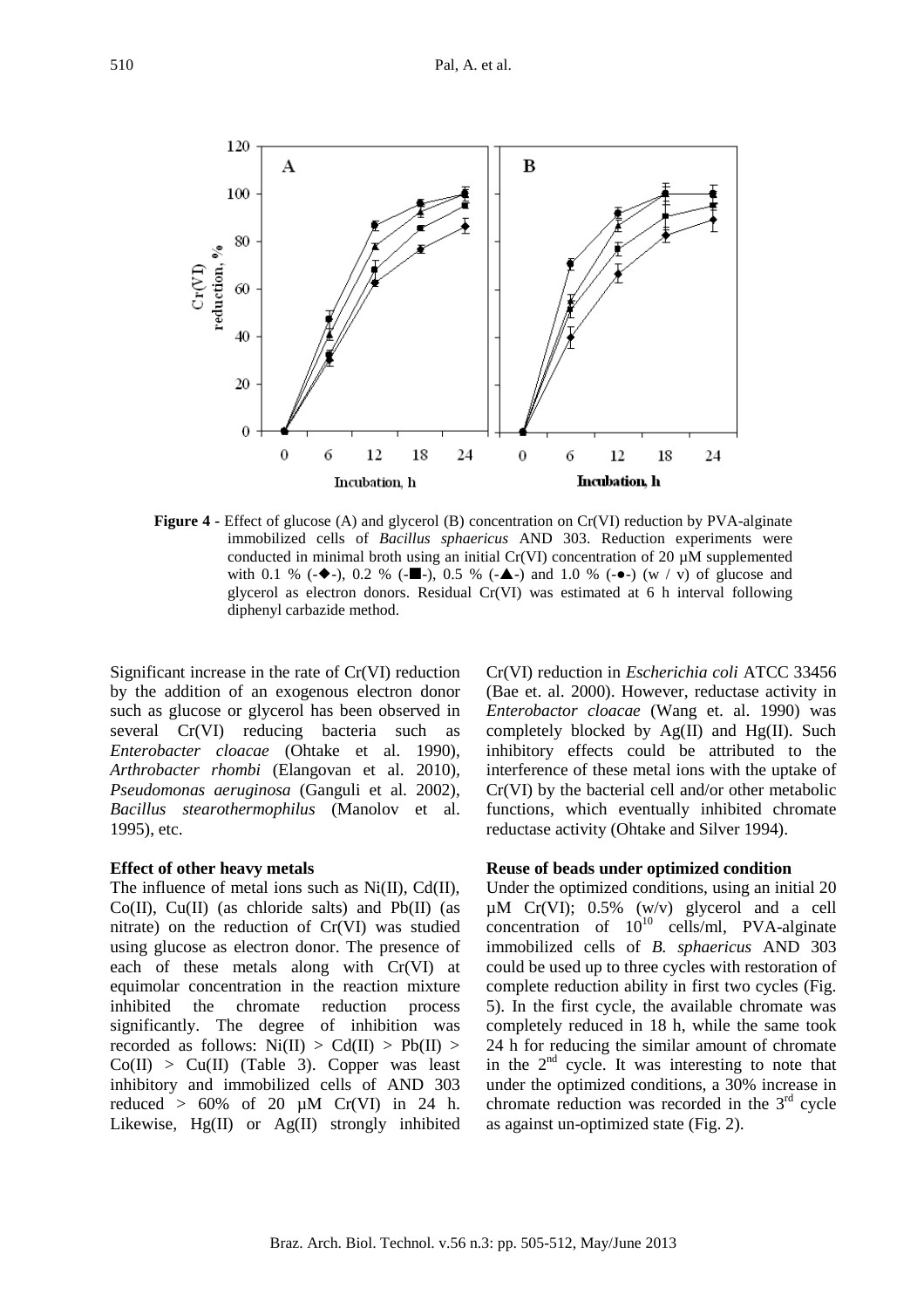| <b>Metals</b>     |                         | $Cr(VI), \mu M$ | Cr (VI) reduction, |               |  |
|-------------------|-------------------------|-----------------|--------------------|---------------|--|
|                   | <b>Initial</b><br>Final |                 | $\frac{6}{9}$      | Inhibition, % |  |
| Control (only Cr) | 20                      | $2.35 \pm 0.3$  | $88.2 \pm 6.5$     |               |  |
| $Cu(II) + Cr(VI)$ | 20                      | $7.5 \pm 0.1$   | $62.5 \pm 2.5$     | 29.18         |  |
| $Co(II) + Cr(VI)$ | 20                      | $9.75 \pm 0.1$  | $51.2 \pm 3.0$     | 41.93         |  |
| $Pb(II) + Cr(VI)$ | 20                      | $11.25 \pm 0.5$ | $43.7 \pm 1.5$     | 50.42         |  |
| $Cd(II) + Cr(VI)$ | 20                      | $12.8 \pm 1.2$  | $36.0 \pm 4.5$     | 59.21         |  |
| $Ni(II) + Cr(VI)$ | 20                      | $14.15 \pm 0.5$ | $29.2 \pm 2.6$     | 66.86         |  |

**Table 3** - Effect of other heavy metals on Cr(VI) reduction by PVA immobilized cells of *Bacillus sphaericus* AND 303.

Cr(VI) reduction in minimal salts broth was assayed after 24 h interval following diphenylcarbazide method. Heavy metals were added in equimolar concentration as Cr(VI). Results represent mean of triplicate experiments ± SE.



**Figure 5** - Reusability of PVA-alginate immobilized cells of *Bacillus sphaericus* AND 303 in batch operations. Cr(VI) reduction were conducted in shaking condition (120 rpm) for 24 h cycle at 32ºC. Beads (10 mg wet cells per bead) from each cycle were washed with sterile distilled water and transferred to fresh minimal broth supplemented with 20  $\mu$ M Cr(VI) and 0.5 % glycerol as electron donor.

The gradual decrease in the reduction of Cr(VI) after  $3<sup>rd</sup>$  cycle (Fig. 2) could be attributed to the loss of matrix stability as well as release of *B. sphaericus* cells and reductase in the long term shaking incubation and repeated wash as observed in *Pseudomonas aeruginosa* (Pang et al. 2011), *Desulfovibrio vulgaris* and *Microbacterium* sp. (Humphries et al. 2005) The deterioration or changes of biochemical features of the strain during the process of reduction could be another possibility (Pang et al. 2011). The understanding of this phenomenon could be used to improve the stability of *B. sphaericus* cells in order to apply it in an efficient continuous reduction system.

#### **CONCLUSION**

*B. sphaericus* AND 303 was successfully entrapped in PVA-alginate beads and exhibited significant chromate reducing activity. Chromate removal was observed in batch experiments without any hindrance towards the accessibility of Cr(VI) or electron donors to the cells present in the immobilized beads and were able to reduce 20 µM Cr(VI) completely within 18 h under the optimized condition. The ability of PVA-alginate immobilized cells to be recycled at least three times clearly indicated that *B. sphaericus* AND 303 could be a promising system for the development of a continuous bioprocess in the treatment of Cr(VI) contaminated effluents.